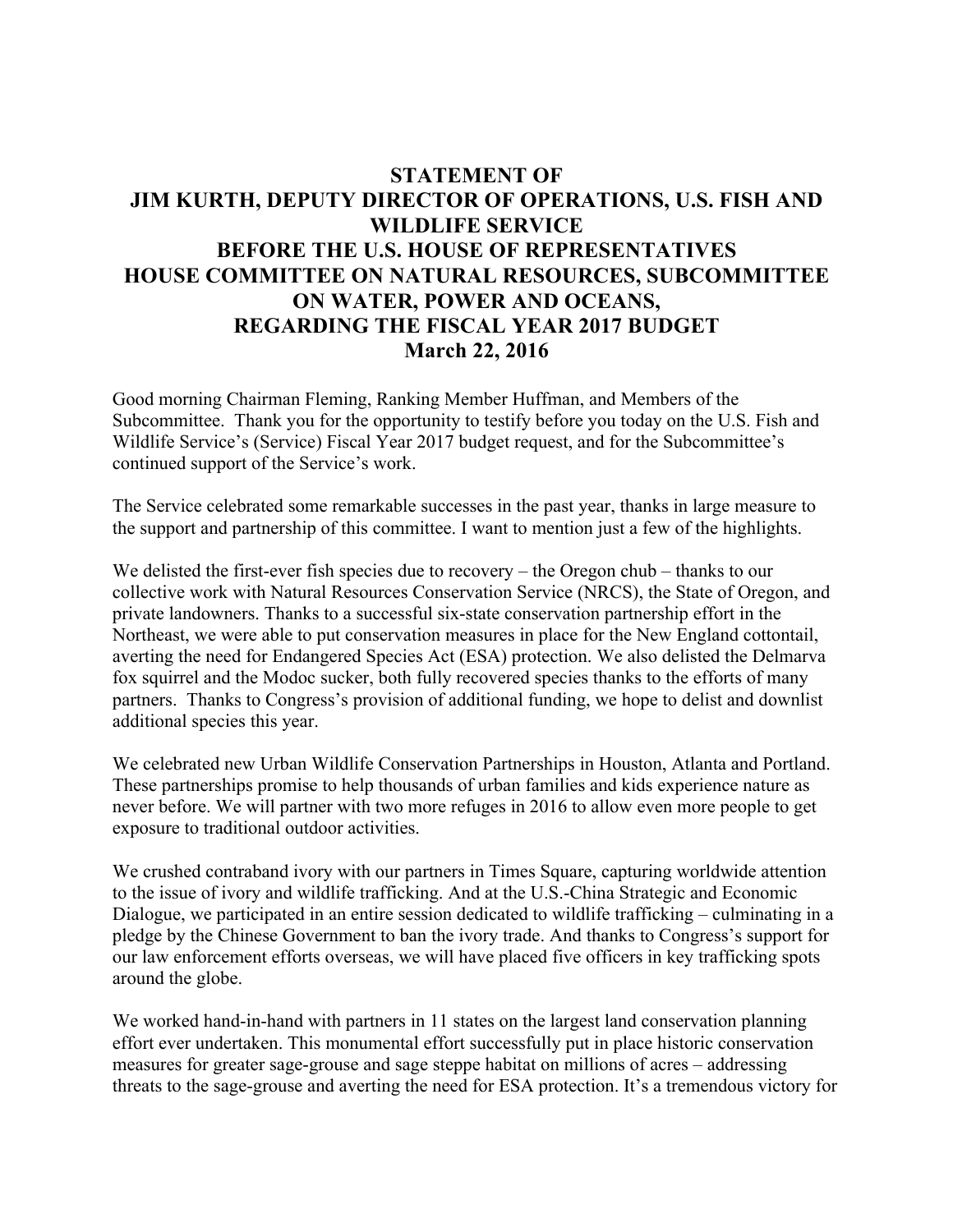landscape-scale, partnership-driven conservation – and we couldn't have made it happen without your support!

The sage-grouse effort is only one example of how the Service works through partnerships with landowners and others to conserve broad landscapes and the species that depend upon them. We believe that keeping landowners on their land, and preserving working landscapes benefits both species and traditional land uses, such as agriculture and ranching. In most cases, species will greatly benefit from appropriately managed intact private lands. This emphasis on partnershipdriven conservation and working together to preserve working landscapes has built and strengthened community trust and support for our work across the nation. In turn, our employees have deep roots in the communities they serve, and many come from ranching and farming families. Nowhere were these mutual ties more evident than in Harney County, where years of collaborative conservation work spurred community support for the Malheur Refuge and its staff - undercutting the appeal of the illegal occupation and helping defuse a volatile situation.

The Service's budget request carries forward our commitment to building successful partnerships. We can accomplish great things together when we make an investment in our nation's future.

The budget underscores the importance of expanding opportunities for all Americans to access public lands and experience the great outdoors, regardless of where they live. It emphasizes improving the resilience of communities and wild landscapes, enabling them to better adapt to a rapidly changing environment, and uses smart investments in conservation and landscape-level planning to improve the Service's ability to facilitate economic growth.

The budget requests \$1.6 billion for the Service, which represents an increase of \$54.5 million over the FY 2016 enacted level, and includes about \$1.5 billion in permanent appropriations, most of which goes directly to states to support their fish and wildlife conservation and outdoor recreation programs.

The National Wildlife Refuge System is one of the Nation's most important conservation programs, and refuges are a critical resource for Americans nationwide as places to hunt, fish, hike, bird watch and recreate outside. Refuges are also frequently critical to the economies of local communities, supporting thousands of outdoor recreation and tourism-related jobs and businesses while working collaboratively with communities and neighboring landowners to manage the land for mutual benefit.This budget proposes \$25.2 million in additional funding for the National Wildlife Refuge System for biologists, maintenance personnel and other specialists who support wildlife and habitat management and restoration efforts, visitor services and other key functions of our refuges. These investments are critical to reverse the trend of staffing reductions at refuges that has occurred since 2010, reductions that have hindered our ability to deliver on important conservation goals and engage the public in the outdoors.

With 101 refuges within 25 miles of urban areas, the Refuge System has many opportunities to engage local urban communities. In areas where the Service does not have a land base, we are developing urban partnerships with local non-profits, government agencies, and other partners.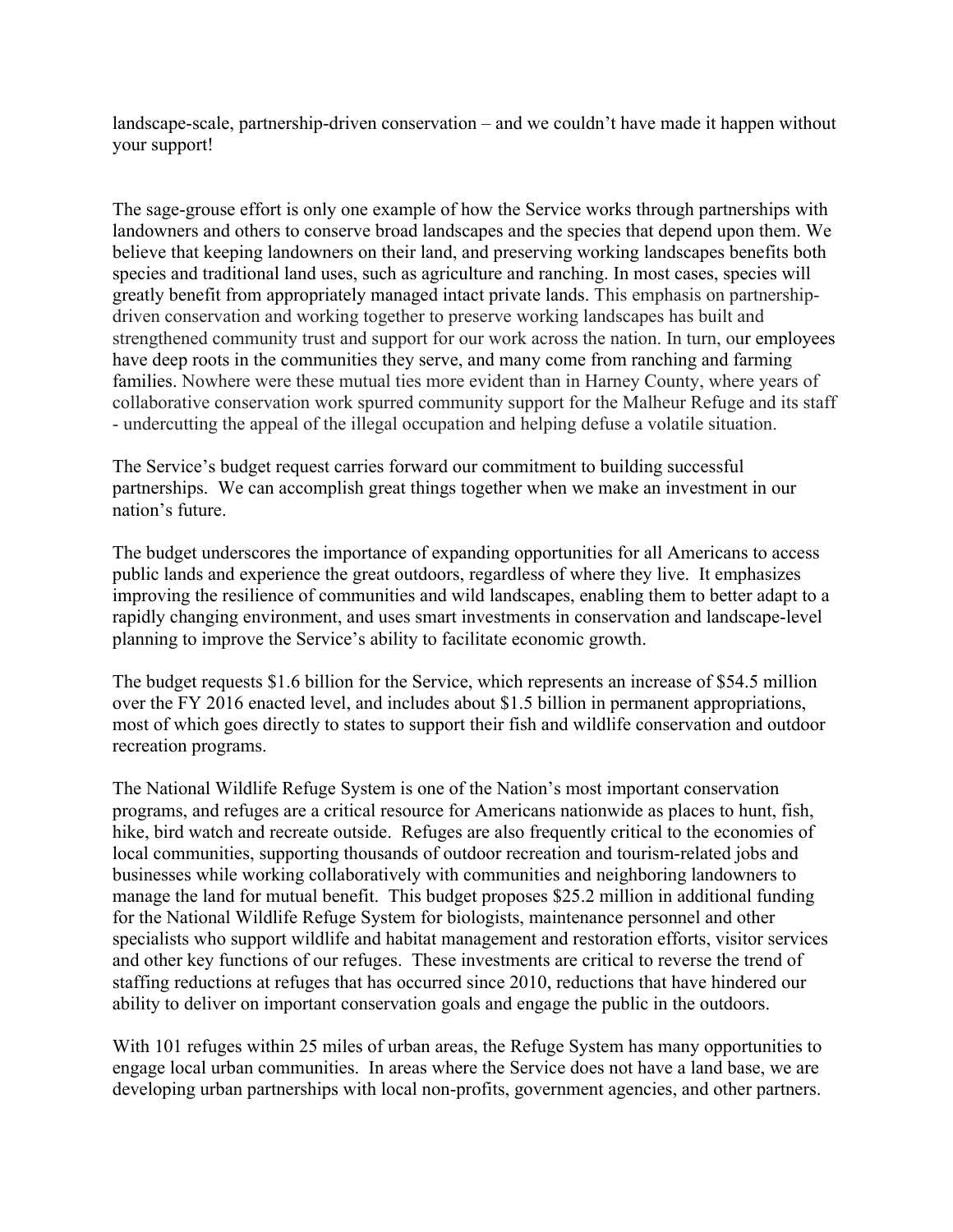Through the Urban Wildlife Conservation Program, the Service is engaging non-traditional stakeholders and new audiences to provide outdoor experiences. We are grateful to the Congress for providing an additional \$2.5 million for this effort in 2016. For 2017, the Service is requesting an additional \$7.5 million, including \$5.5 million for Refuge Visitor Services and \$2 million for Refuge Law Enforcement. The requested \$2 million increase for Law Enforcement would be used to place 14 new Federal Wildlife Officers at priority urban refuges.

The expansion of the Pacific Marine National Monuments in 2014 protected extensive, pristine, and diverse marine ecosystems. The seven atolls and islands represent the most widespread collection of coral reef, seabird, and shorebird protected areas on the planet under a single nation's jurisdiction. These areas will be crucial for conservation of ocean resources.

However, the designations significantly increased the Service's responsibility for open water from 4,400 to 490,000 square miles, an area almost three times the size of California, in an area that is extremely remote, and many of the islands are far from each other, some a several-day boat ride away. To better understand and more effectively protect these unique ecosystems, the Service is requesting an additional \$2 million for management of these Pacific Monuments. The requested funding enables the Service to strategically establish a scientific baseline for this area through the development and implementation of two comprehensive, five-year inventory and monitoring plans at the 12 refuges within the four Marine National Monuments in the Pacific Ocean with our partners, including National Oceanic and Atmospheric Administration (NOAA), U.S. Geological Survey (USGS), and Phoenix Islands Protected Area.

The budget also requests \$59.4 million for taking care of the American public's investment in lands and facilities managed by the Service. This increase of \$6.1 million over the 2016 enacted level includes \$3 million for fish hatchery deferred maintenance, \$500,000 for refuge deferred maintenance, and \$2.6 million for maintenance at the National Conservation Training Center in Shepherdstown, WV. Investing in and appropriately managing deferred maintenance is a Service priority to ensure completion of needed repairs and to prevent further deterioration and unsafe conditions at these facilities. Thanks to Congress's support, our refuge program is using a \$4 million increase from 2016 to address priority deferred maintenance needs.

Also in the Refuge System, the Budget requests an increase of \$3.7 million for the Service's Inventory and Monitoring  $(I \& M)$  program, which will enhance monitoring of biological resources, ecological processes, components of the physical environment, and human interactions with these resources to improved conservation delivery. Through these investments, the Service will be better equipped to work with its partners to deliver strategic, science-based conservation projects.

The I & M program works directly with the National Park Service, U.S. Geological Survey, and other Federal and State partners to integrate data collection and systems and minimize duplication of effort. The I & M program directly supports our Landscape Conservation Cooperative (LCC) Network and ensures that survey design, data storage, analysis, and reporting are consistent with Service policy.

Including the Refuge I&M program, the budget request includes \$65.9 million – an increase of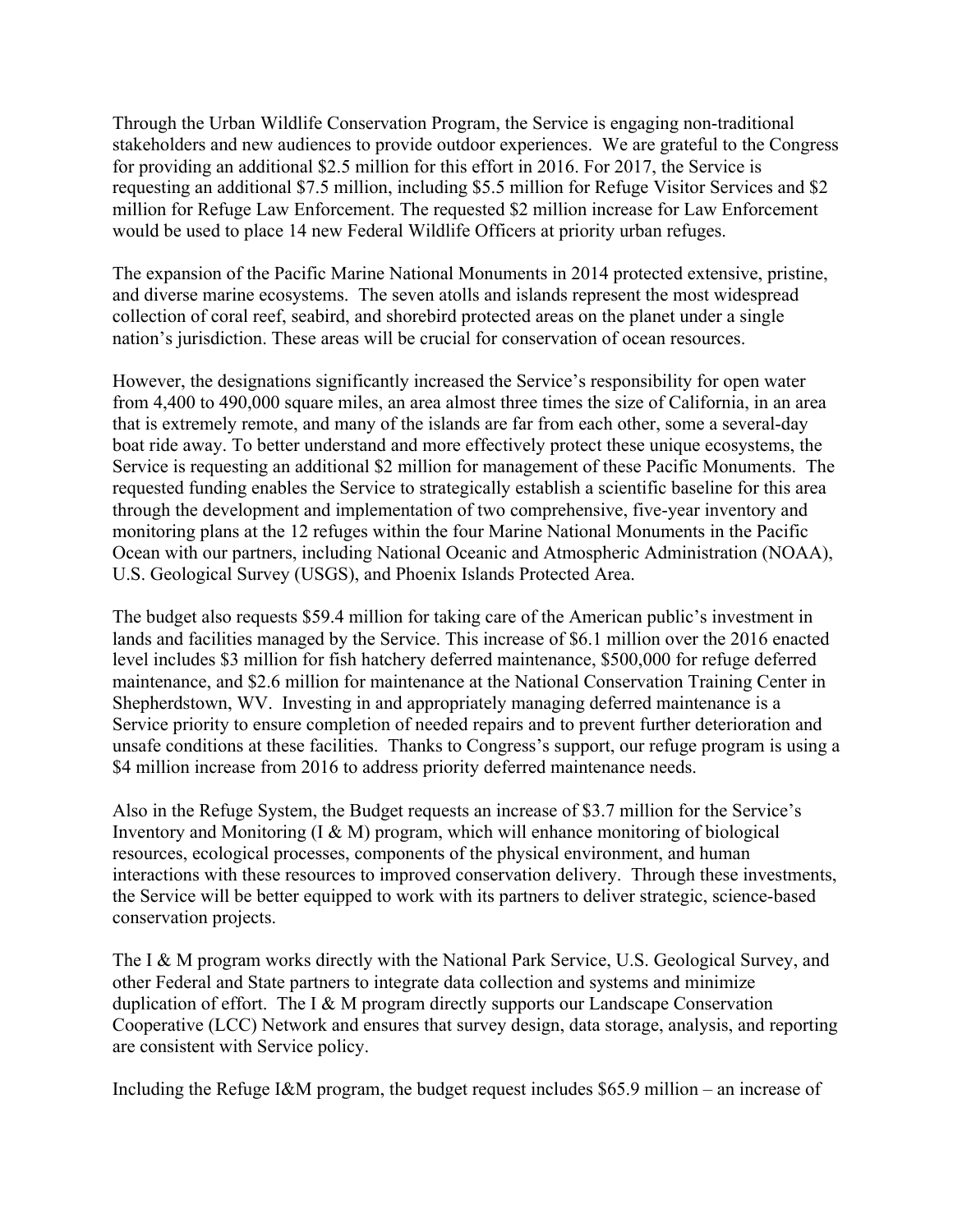\$9.5 million above the 2016 enacted level – to enable the Service and its partners to better understand complex environmental challenges, such as climate change, and improve the ability of communities and landscapes to adapt to these challenges. The funding will support a nationwide network of 22 Landscape Conservation Cooperatives through which the Service, other federal agencies, state and local governments, tribes, and non-governmental groups work together to determine how to use limited resources to most effectively conserve populations of fish, wildlife and plants at landscape scales. A December 2015, a congressionally requested National Academy of Sciences study found that the LCC network is filling an important national need to develop resource management strategies across jurisdictions and sectors. LCCs are working with partners out West to understand the impacts of invasive species and fire management on wildlife and develop strategies to keep native wildlife healthy. LCC capacity has been used to help develop and implement strategies for species such as the greater sage grouse, lesser prairie chicken, and New England cottontail before they needed protection under the Endangered Species Act, thereby limiting the need for regulation.

An additional \$3.6 million is included in the budget for Ecological Services to fund planning and consultation that support economic recovery and job creation in the United States. Timely evaluations of proposed infrastructure, real estate, and other development projects contribute to job creation and economic growth, while ensuring that impacts to native wildlife and habitat are avoided and minimized to the greatest degree possible. This funding increase will allow the Service to expedite project reviews and work with developers on appropriate mitigation and avoidance measures. One example of a highly successful consultation occurred last year when carcinogenic contaminants were found in Pratt, West Virginia's water supply. West Virginia American Water urgently needed to construct a pipeline across the Kanawha River in order to provide a new, safe, supply of drinking water for the town. The Service worked collaboratively with the company to conserve endangered mussels in the project footprint and the project went forward without delay. The company was grateful and delivered on their promise to provide safe drinking water to the town before Thanksgiving.

The 2017 Budget continues the Service's commitment to the recovery of species listed as endangered and threatened under the Endangered Species Act. Since 2009, the Service has removed 15 species from the Endangered and Threatened Species List, more than any other Administration. To continue with this momentum, the budget includes \$89.2 million, an increase of \$7.2 million above the 2016 enacted level, for recovery activities, a portion of which will support continued evaluation of nearly 50 species that have been identified for potential delisting or downlisting from endangered to threatened under the Endangered Species Act. We are hoping to delist at least an additional 4 species this year, pending final decisions..

One uniquely successful component of our recovery program is the Cooperative Recovery Initiative (CRI), which was established to restore and recover threatened and endangered species on the landscape scale, focusing on national wildlife refuges and surrounding lands. This initiative provides opportunities for focused, large-scale conservation efforts that leverage resources across programs and with partners to meet the highest priority imperiled species needs. In FY 2017, the Service requests a total of \$9.7 million for Cooperative Recovery, an increase of \$2.8 million over the 2016 enacted level. The requested funds will be used to implement recovery actions for species near delisting or reclassification from endangered to threatened, and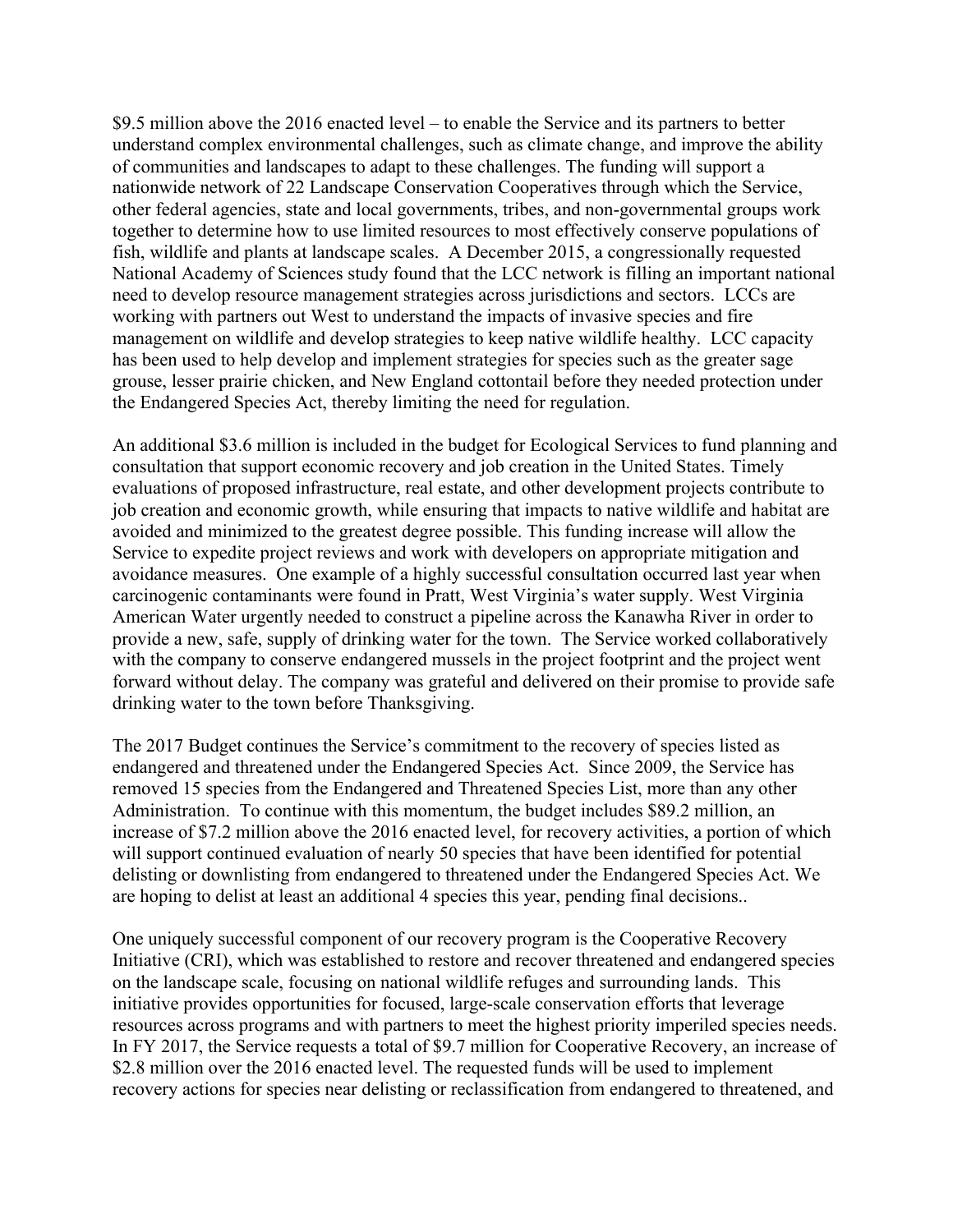actions that are urgently needed to prevent extinction of critically endangered species. From FY 2013 to FY 2015, the Serviced funded a total of 41 projects across the Nation, covering 57 national wildlife refuges and benefitting 102 trust species. Recently, two species, the Columbian white tailed deer and the Oregon Chub, were delisted or downlisted partly because of previously funded CRI projects.

The budget calls for an additional \$3 million for review of and technical assistance for restoration projects in the Gulf of Mexico that may be funded by the pending Deepwater Horizon oil spill settlement or the RESTORE Act. We thank the Congress for the \$1 million increase provided in FY 2016. The Service's expertise can help guide and prioritize restoration efforts across the entire Gulf watershed to maximize the return on investment for the American public by strategically connecting restoration efforts and merging existing conservation efforts with proposed projects. With this additional funding, the Service can better meet the expected demand for technical assistance and environmental clearances for projects in the region.

Notably, the President's budget proposes an increase of \$2 million to help the Service and its partners conserve pollinators. Without the assistance of these insects, birds and bats, most plants cannot produce the fruits and seeds that are vital for people and wildlife and critical for our agricultural economy. These funds would target habitat restoration and enhancement projects to benefit pollinators, such as the treasured but struggling monarch butterfly; inventory and monitor for key pollinator populations; and provide education about pollinator conservation.

## **Legislative Proposals**

In addition to our funding requests, the Service is proposing two legislative changes to reduce costs and enhance State and Federal conservation programs.

First, the Service is requesting authority similar to the National Park Service and the National Oceanic and Atmospheric Administration, which would allow us to seek compensation from responsible parties who injure or destroy Refuge System or other Service resources. Today, when system resources are injured or destroyed, the costs of repair and restoration falls upon our appropriated budget for the affected refuge, often at the expense of other refuge programs. In 2013, refuges reported seven cases of arson and 2,300 vandalism offenses. Monetary losses from these cases totaled over \$1 million dollars.

Last, we appreciate Congressional approval of the first increase to the cost of a Duck Stamp in many years, and request additional language that will provide stability to the purchasing power of the Federal Duck Stamp. We request limited authority for the Secretary of the Interior, with the approval of the Migratory Bird Conservation Commission, to increase the price of the Federal Duck Stamp, which will allow the program to keep up with inflation.

## **Conclusion**

The actions we take today will have repercussions for generations of Americans to come. The